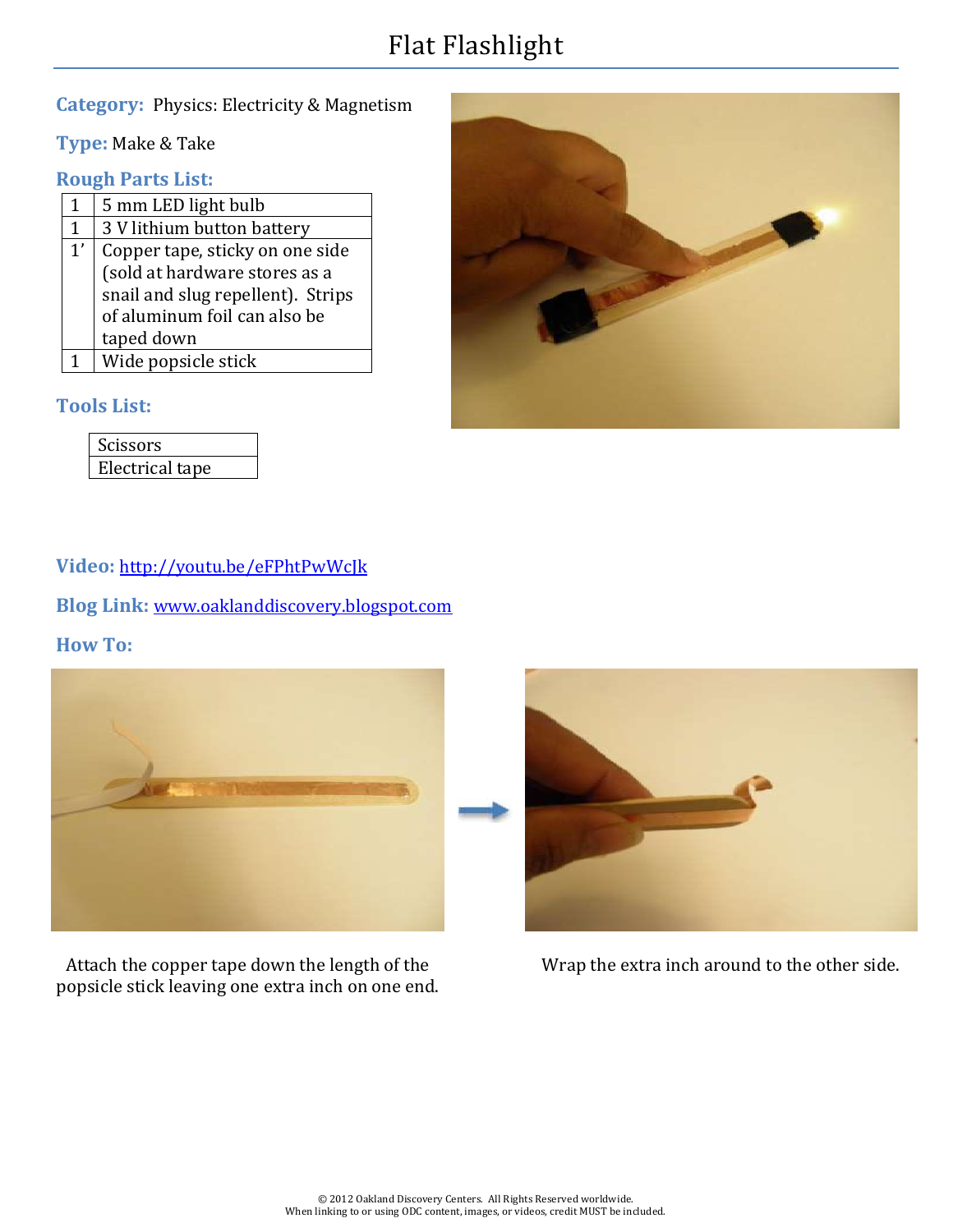

Place the button battery on top of the extra inch of copper tape. Take a short piece of copper tape and fold each end over about an inch to create a switch. Place the switch onto the popsicle stick over the battery.



Take a third piece of copper tape and place it under the switch and on down the length of the popsicle stick.





Attach the LED light to the other end of the popsicle stick. Make sure the LED leads are in contact with the copper tape.

Use electrical tape to secure the battery, LED light, and copper tape. Now press down on the switch, and watch your flat flashlight turn on!

# **Fine Points:**

- $\rightarrow$  Making sure that the switch is folded correctly is very important. The glue on the copper tape isn't conductive so you have to double the tape up to allow the electricity to flow.
- $\rightarrow$  If you are having trouble folding the copper tape switch, you can try using aluminum foil and tape instead.
- $\rightarrow$  The long lead of the LED is the positive lead. If you install the battery as shown, this positive lead should go on the switch side of the flashlight.
- $\rightarrow$  Make sure to test the flashlight before taping things down with electrical tape.
- $\rightarrow$  If the LED light is too bright, try attaching a small paper cup to diffuse the light.

## **Concepts Involved:**

A circuit is a path for electricity to flow through.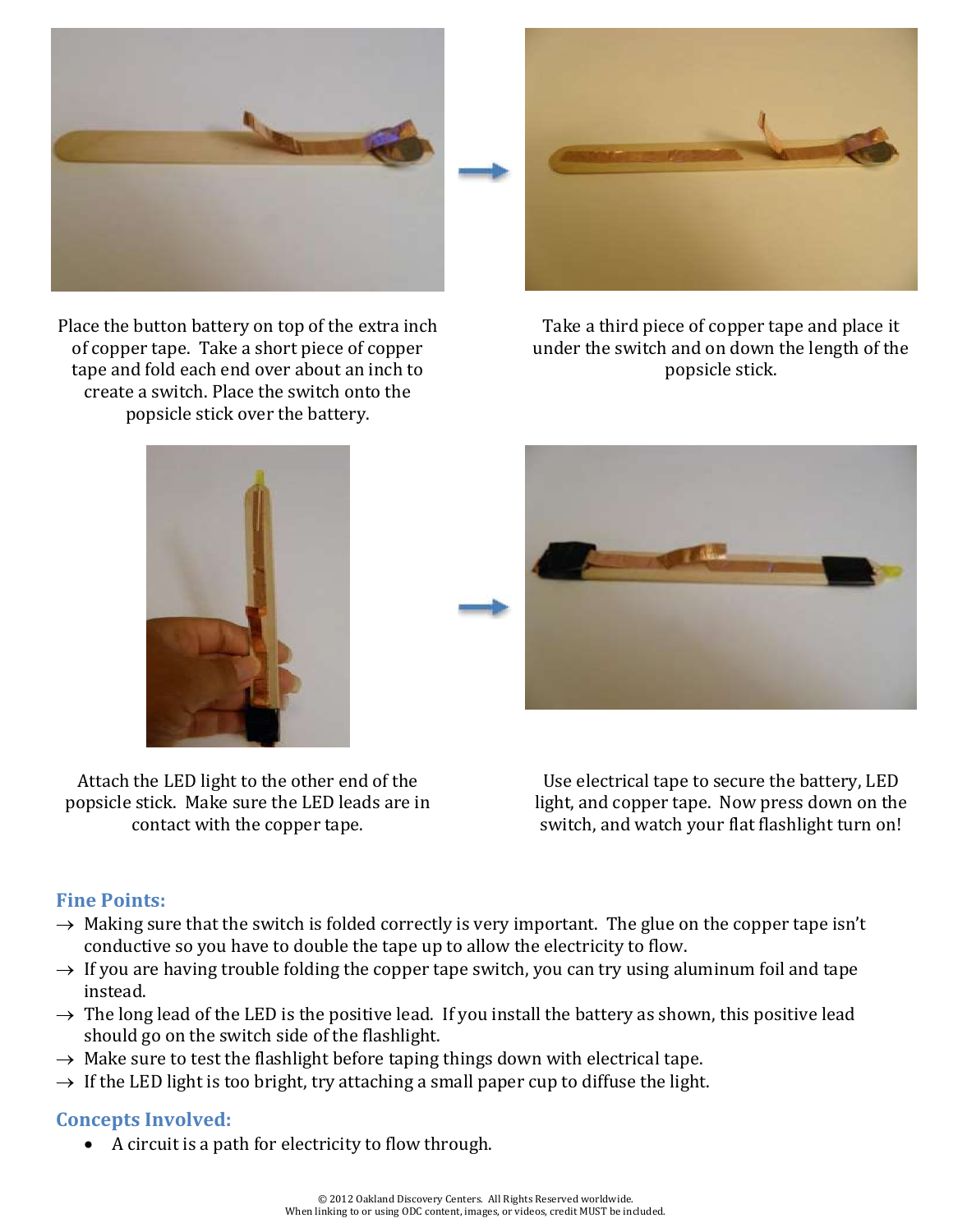- An electric current is the movement of electrically charged particles, often electrons.
- Conductors are materials that allow electrons to flow freely in an electric current, and insulators are materials that impede the flow of electrons.
- An electrical circuit is a circular pathway of wires that electrons can flow through.

#### **Focus Questions:**

- 1. What is the power source in this circuit?
- 2. Why do you need to press down on the copper switch to turn on the flashlight?
- 3. In this project, which materials are the conductors, and which materials are the insulators?
- 4. What other materials would make good conductors? Insulators?

#### **Elaboration:**

In the process of building this flashlight, you have created an electrical circuit. Circuit sounds like the word "circle" for a reason. An electrical circuit is a closed pathway of wires and other conductors that electrons can flow through. The circuit is closed when everything is connected; in other words, when you press down on the copper you are creating a closed circuit. The electrons flow from the power source, the battery, all the way to the LED light to give it the power to turn on. When the copper tape pieces aren't connected, the circuit is open and the electrons cannot flow to the LED bulb. That's why the light is off.

The copper tape functions as a conductor. Conductors are materials that allow an electric current to flow freely. Silver, gold, aluminum, steel, and bronze are a few other good conductors. Metals like copper tend to be very good conductors because their electrons are delocalized. This means that the electrons are loosely held to the nucleus of protons and neutrons in the metal atoms. Since an electrical circuit requires electron flow, loose electrons make it easier for the electric current to quickly flow through.

The tape and popsicle stick are insulators. Electrical tape is made of a type of plastic, and the popsicle stick is made of wood. Insulators are materials that do not allow electric charges to flow freely. The electrons are tightly bound to the nucleus. Glass, rubber, paper, cotton, and ceramics are other good insulators. These materials are said to have a high resistance.

We also talk about conductors and insulators in the area of heat flow. In many cases, including most metals, heat conductors correspond with electrical conductors. Think about the types of materials we use for cooking; they are usually made of metal. Likewise, heat insulators, which are good for preventing heat transfer, often correspond to electrical insulators. While you may want to use a metal pan to fry an egg in, you'll want to be sure to grab that pan by its rubber handle to prevent getting burned! A few exceptions exist to this correspondence. Diamond for example, is an electrical insulator (no free electrons) but it is an excellent conductor of heat.

# **Links to k-12 CA Content Standards:**

#### Grades k-8 Standard Set Investigation and Experimentation:

Scientific progress is made by asking meaningful questions and conducting careful investigations. As a basis for understanding this concept and addressing the content in the other strands, students should develop their own questions and perform investigations.

Grades k-12 Mathematical Reasoning: